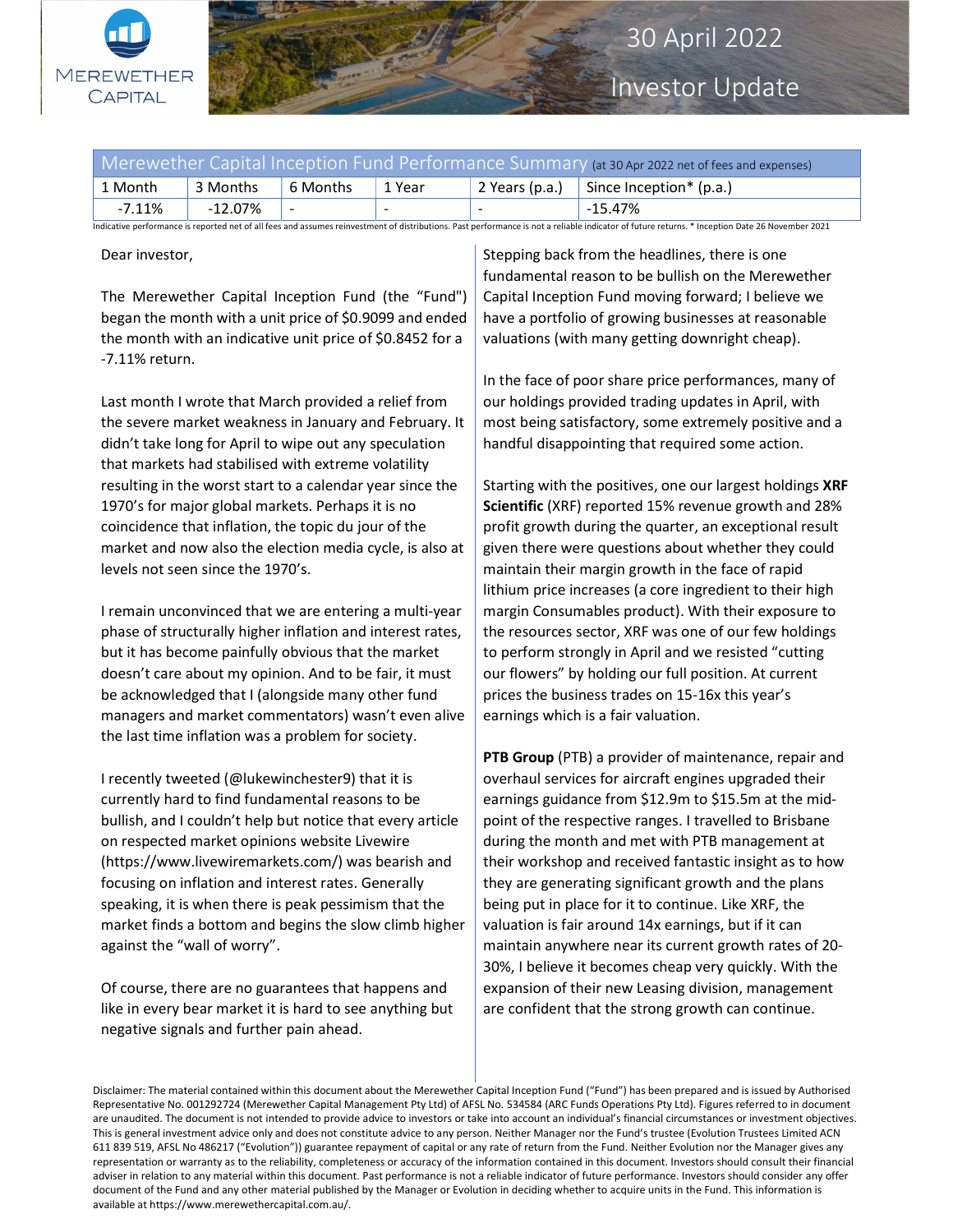

## 30 April 2022

# Investor Update

Our largest holding Xref (XF1) has been swept up in the wave of selling that has affected the wider tech sector, but their third quarter update was solid as the business maintained its trajectory of scaling up as their revenue grows faster than costs and generates significant cash. Xref has generated ~\$2m in cash surplus through the first three quarters of the financial year, and given the fourth quarter is seasonally the strongest, that figure could be substantially higher for the full year. At current prices Xref is valued around 22x cash flows which is higher than XRF and PTB, but the premium may be warranted as Xref is more scalable as a cloud tech platform and have only begun their international expansion. Given our initial large holding of Xref we have not added on the weakness but my conviction in the outlook has only strengthened, and I expect it to be a significant contributor to the Fund's performance moving forward.

8Common (8CO) is another large holding that reported on their March quarter, which at first glance was weaker than expected but after speaking with management I believe the issues are temporary and the investment thesis remains strong. 8Common are a provider of expense management software (Expense8) with the large catalyst for growth being the roll-out of a whole of Federal Government contract over the next couple of years. Historically 8Common had run at roughly breakeven but about a year ago began heavily investing into the development of a new product CardHero. CardHero integrates with Expense8 and allows customers to use virtual pre-paid debit cards eliminating the need for traditional credit cards or a reimbursement system. While the product is innovative and has large potential, the investment exceeded management's initial budget resulting in significant cash outflows (~\$500k a quarter). However, that development spend is behind them now with the CardHero product launched and should allow the business to return to at least break even. When the Federal Government agreement is fully integrated in a couple of years and generating \$7-8m in annual recurring revenue I believe 8Common can earn ~\$2m which is 11x the current valuation.

In my February report I mentioned Spacetalk (SPA), noting that it was one of the few companies in our portfolio that is likely still reliant on external capital which has become a problem in recent months as markets have completely shunned these businesses meaning any sort of capital raising would be destructive at extremely depressed share prices.

At the time, I wrote that despite a disappointing share price the underlying business was performing well on the back of more than 50% growth in the crucial second quarter which includes Black Friday and Christmas sales. Unfortunately, during the month the company released a disappointing third quarter result where the growth rate slowed to just 11%. The main cause of the disappointment came from the core Australian business which saw revenue fall 34%. Some of this could be explained by cycling a tough comparison period last year, but Spacetalk had previously called out a large marketing campaign through March which obviously didn't translate into the revenue which was expected.

I have a call scheduled with Spacetalk management, and along with other shareholders will discuss the future of the business and how short-term shareholder value may be unlocked while still focusing on the longer-term growth story of building a global consumer brand. For now, we have held our position and look forward to engaging with management.

The other holding discussed in February was intelliHR (IHR). Like Spacetalk, it is the other holding in the portfolio reliant on external capital. They also reported their quarterly cash report during the month and disappointingly the company's cash burn increased rather than seeing management begin to show some cost discipline and move towards breakeven. With just \$8m left in the bank and burning \$3m in the last quarter, the market can clearly see intelliHR requiring another capital injection soon and has begun to sell down the stock as a result.

Disclaimer: The material contained within this document about the Merewether Capital Inception Fund ("Fund") has been prepared and is issued by Authorised Representative No. 001292724 (Merewether Capital Management Pty Ltd) of AFSL No. 534584 (ARC Funds Operations Pty Ltd). Figures referred to in document are unaudited. The document is not intended to provide advice to investors or take into account an individual's financial circumstances or investment objectives. This is general investment advice only and does not constitute advice to any person. Neither Manager nor the Fund's trustee (Evolution Trustees Limited ACN 611 839 519, AFSL No 486217 ("Evolution")) guarantee repayment of capital or any rate of return from the Fund. Neither Evolution nor the Manager gives any representation or warranty as to the reliability, completeness or accuracy of the information contained in this document. Investors should consult their financial adviser in relation to any material within this document. Past performance is not a reliable indicator of future performance. Investors should consider any offer document of the Fund and any other material published by the Manager or Evolution in deciding whether to acquire units in the Fund. This information is available at https://www.merewethercapital.com.au/.